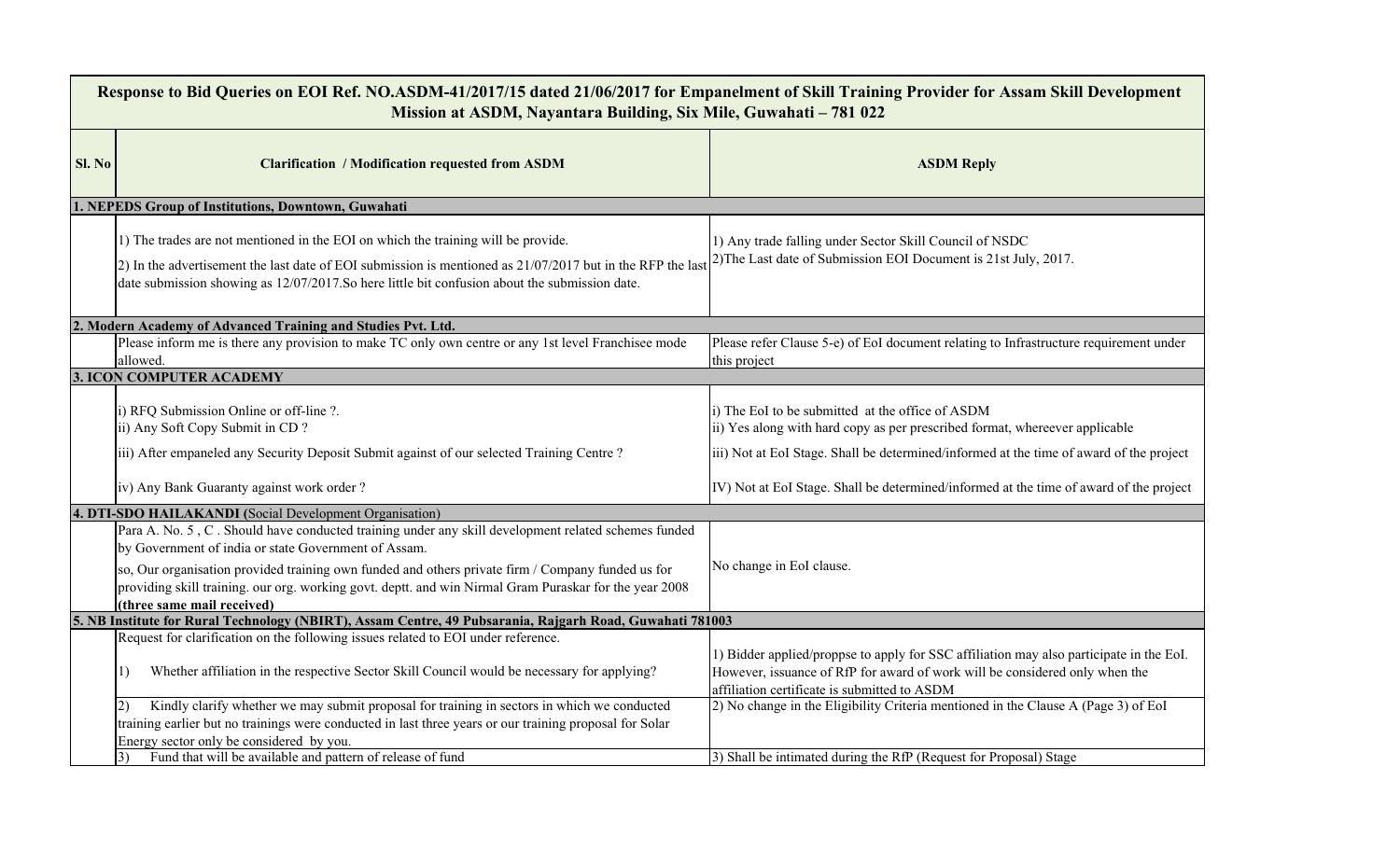| 6. Heritage Institute of Hotel & Tourism |                                                                                                                                                                                               |                                                                                           |  |  |
|------------------------------------------|-----------------------------------------------------------------------------------------------------------------------------------------------------------------------------------------------|-------------------------------------------------------------------------------------------|--|--|
|                                          | What are the list of equipment to be required in Hospitality, Spa Therapist & Private Security<br>1.                                                                                          | 1) As per SSC requirements                                                                |  |  |
|                                          | <b>Guard Training Sectors.</b>                                                                                                                                                                |                                                                                           |  |  |
|                                          | What are the requirements of Lease Agreement of the Training Partner (T.P.).<br>2.                                                                                                            | 2) Standard Lease Agreement legally tenable under Law                                     |  |  |
|                                          | Please specify the no of training hours required for Hospitality, Spa Therapist & Private Security<br>3.                                                                                      | 3) As per SSC norms                                                                       |  |  |
|                                          | <b>Guard Training Sectors.</b>                                                                                                                                                                |                                                                                           |  |  |
|                                          | Also we would like to know the remuneration/payment of the respective program<br>4.                                                                                                           | 4) Shall be intimated during the RfP (Request for Proposal) Stage                         |  |  |
|                                          | Please let me know if there is any bank guarantee to be required for T.P. if yes do let us know the<br>5.                                                                                     | 5) Shall be intimated during the RfP (Request for Proposal) Stage                         |  |  |
|                                          | amount.                                                                                                                                                                                       |                                                                                           |  |  |
|                                          | Do let us know the assessing body, type of certificate $\&$ agreement copy.<br>6.                                                                                                             | 6) Shall be intimated during the RfP (Request for Proposal) Stage                         |  |  |
|                                          | Let us know Trade License is required in the name of T.P.<br>7.                                                                                                                               | $7)$ Yes                                                                                  |  |  |
|                                          | Let us know NSDC is mandatory for T.P. under Society/NGO/Industry.<br>8.                                                                                                                      | 8) Please refer Eligibility Criteria mentioned in Clause A (Page 3) of EoI                |  |  |
|                                          | 7. Pragati Edutech Pvt. Ltd.                                                                                                                                                                  |                                                                                           |  |  |
|                                          | Page no 5 of EOI document, point no.e /Should have permanent Infrastructure (or rent/lease for three                                                                                          |                                                                                           |  |  |
|                                          | years) in Assam.                                                                                                                                                                              |                                                                                           |  |  |
|                                          | Does it imply infrastructure on rent/lease for last three years in Assam or current rent/lease                                                                                                | A copy of current lesae Agreement along with certificate from owner of the prmises        |  |  |
|                                          | agreement for three years.                                                                                                                                                                    | duly certifying the availability of premises for further extenskon of lease minimum upto  |  |  |
|                                          |                                                                                                                                                                                               | December, 2020                                                                            |  |  |
|                                          | Page no 10 of EOI document, point no 16 /Copy of audited balance sheet (by chartered Accountant) for                                                                                          |                                                                                           |  |  |
|                                          | the last 3 years (Self-Attested).                                                                                                                                                             |                                                                                           |  |  |
|                                          | Does it imply balance sheet for FY 13-14, FY 14-15, FY 15-16 as FY 16-17 financial statement audit If Audited financial statements are not ready, A provisional Certificate duly certified by |                                                                                           |  |  |
|                                          | compliance due date is Sept 30,2017.                                                                                                                                                          | Chartered Accountant may be furnished for the financfial year FY2016-17.                  |  |  |
|                                          |                                                                                                                                                                                               |                                                                                           |  |  |
|                                          | 8. Optaamaze Corporate Solutions Pvt. Ltd.                                                                                                                                                    |                                                                                           |  |  |
|                                          | Page No-6, Point No-12                                                                                                                                                                        | Point No. 12 'Yes'. Point No. 2: Yes, as per EOI clauses.                                 |  |  |
|                                          | Point: TPs are to submit both physical as well as soft copy to office of ASDM                                                                                                                 |                                                                                           |  |  |
|                                          | Clarification/Query: Do we need to submit supporting documents along with the Annexure III - IX in                                                                                            | Supporting documents to be submitted both in hard and soft copies                         |  |  |
|                                          | soft copy. As supporting documents are scanned documents file size are heavy for the mail.                                                                                                    |                                                                                           |  |  |
|                                          | Page No-5, Point No.-2 (Scope of work and requirements of training providers)                                                                                                                 |                                                                                           |  |  |
|                                          | Point: Training Centre preferably should have the stipulated infrastructure (Class room, power, Geo                                                                                           |                                                                                           |  |  |
|                                          | tagged Biometric Attendance, IP Camera Enabled Indoor & Outdoor Classes, Lab, Broadband, Power                                                                                                |                                                                                           |  |  |
|                                          | Backup, Training aids, Firefighting Equipment, First Aid, Canteen, Washroom Facilities, Copying                                                                                               |                                                                                           |  |  |
|                                          | Equipment, Proper Sitting Arrangement, Drinking Water etc.) and equipment as per SMART Affiliation                                                                                            |                                                                                           |  |  |
|                                          | and Accreditation Guidelines to ensure skilling as per the standards prescribed in the course                                                                                                 |                                                                                           |  |  |
|                                          | curriculum/trade                                                                                                                                                                              |                                                                                           |  |  |
|                                          | Clarification/Query: Do we need to arrange the Bio-metric, camera, power back, tools and equipment                                                                                            |                                                                                           |  |  |
|                                          | during the proposal submission stage? OR physical infrastructure i.e. classrooms, canteen lab is enough                                                                                       | Bidder should furnish the actual status of equipments available at the time of submission |  |  |
|                                          | during this stage.                                                                                                                                                                            | of bids. Bidders having envisaged equipments are likely to be awarded more marks          |  |  |
|                                          |                                                                                                                                                                                               |                                                                                           |  |  |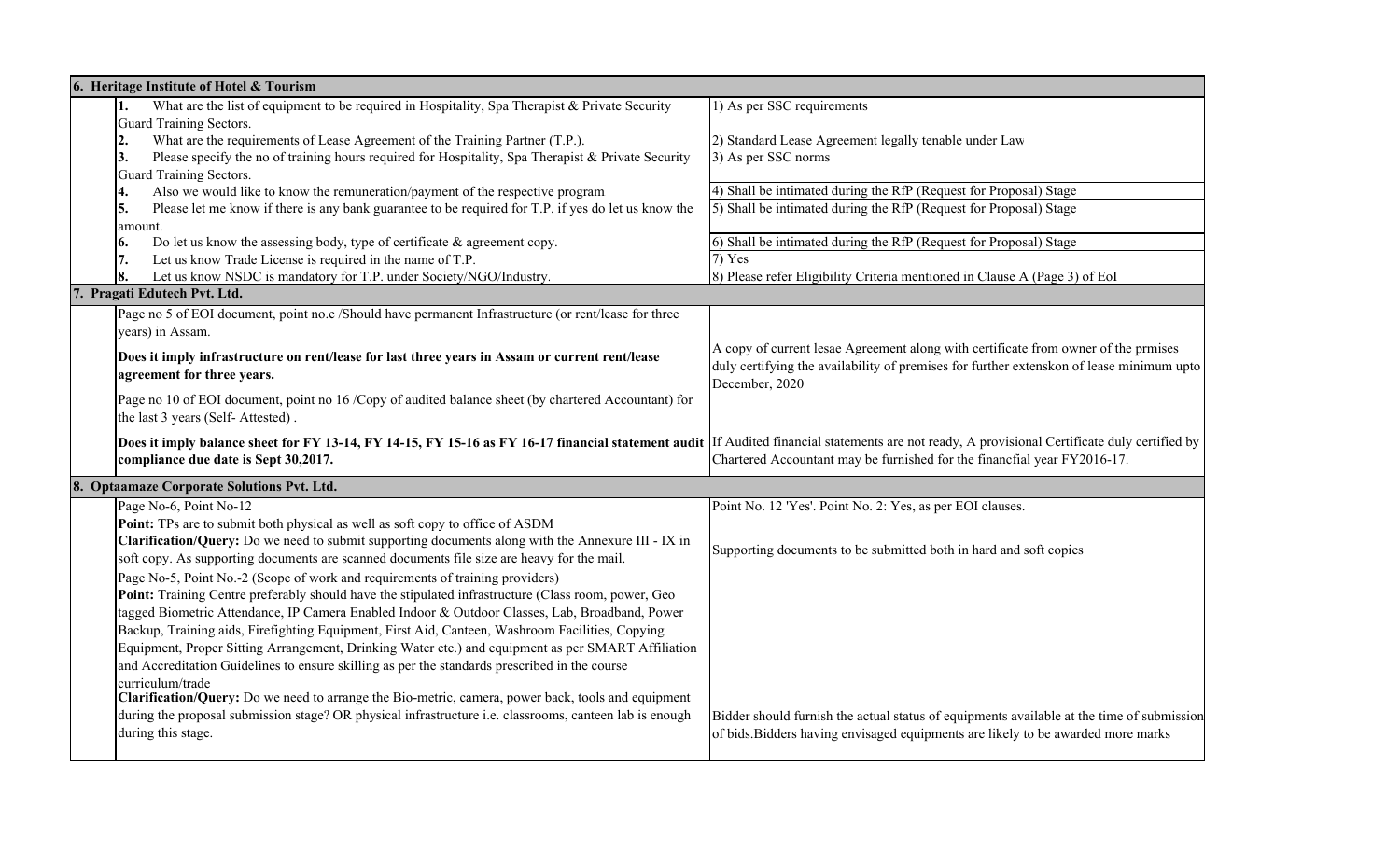| 9. TBL EDUCATION I Pvt LTD                                                                                                                                                                                                                                                                                                                                                                                                                               |                                                                                                                 |  |  |  |
|----------------------------------------------------------------------------------------------------------------------------------------------------------------------------------------------------------------------------------------------------------------------------------------------------------------------------------------------------------------------------------------------------------------------------------------------------------|-----------------------------------------------------------------------------------------------------------------|--|--|--|
| 1. We have presence in Assam and have centres more than 2, 000sq ft and less than 2, 000 sq ft. How the<br>infrastructure marks will be calculated on it. As I see less than 2000sq ft is 3 marks, Centre between<br>2000sq ft to 4000sq ft is 7 marks and Centre above 4000sq ft is 10 marks. If we have combination of 2                                                                                                                               | Averge are per centre will be derivd for awarding the marks                                                     |  |  |  |
| Centre area criteria, how the marks are calculated.<br>2. We are affiliated with Electronics sector council of India, But we want to apply for other sector, Are we Bidder may apply for multiple trades, provided they qualify other eligibility criteria<br>eligible to apply for other sectors like Apparel and beauty.<br>3. Can you confirm what exactly is certification & Assessment as per sector. 'If done 5 marks else 0<br>marks.             | mentioned in the EoI<br>Bidders awarding trade certificates duly approved by SSC will be awarded 5 marks        |  |  |  |
| 4. In the placement of candidates, is there any specific placement tracker format you require or you can<br>share details in any format.                                                                                                                                                                                                                                                                                                                 | 4) Shall be intimated during the RfP (Request for Proposal) Stage                                               |  |  |  |
| 5. Only the faculty qualifications details are required or any other information. Pls confirm, maximum<br>faculty for one batch per sector is 5.Is my understanding correct.                                                                                                                                                                                                                                                                             | 5) Basic details of faculty including qualification is required                                                 |  |  |  |
| 6. Last but not the least, when the field verification of centres in Assam will be conducted?                                                                                                                                                                                                                                                                                                                                                            | 6) No filed visit is proposed for empanelment at EoI Stage                                                      |  |  |  |
| 10. BIR Society                                                                                                                                                                                                                                                                                                                                                                                                                                          |                                                                                                                 |  |  |  |
| I doesn't get clear idea on the following points, please give me clarified.<br>7. Whether the institution/organization is having sufficient managerial and<br>technical capacity for<br>conducting the training programme, if yes the details<br>thereof                                                                                                                                                                                                 | Bidders are expected to furnish the details of manpower and infrastructure envisaged for<br>providing training. |  |  |  |
| <b>11. FSDT</b>                                                                                                                                                                                                                                                                                                                                                                                                                                          |                                                                                                                 |  |  |  |
| With response of your advertisement no. ASDM-41/201/61, Dated 21/06/2017, we have the honour to<br>inform you that as an training provider, we have been given need base skill training amongst socio-<br>economically poor people of kamrup (R/M) District, Assam under NABARD, Jeorge Telegraph, skill<br>training provider, etc.<br>We have also received User Name -TC030586 after completion of Training set-up according to guideline<br>of PMKVY. | The bidder has only appraised their capability and no query was raised                                          |  |  |  |
| 12. Indus Integrated Information Management Ltd.                                                                                                                                                                                                                                                                                                                                                                                                         |                                                                                                                 |  |  |  |
| 1. As per point no 5e on page no 5 of the EOI, You have asked for Permanent Infrastructure (Rent/Lease<br>for 3 years) in Assam. Our understanding is that once we are empanelled, we will have to put up<br>permanent infrastructure (Rent/Lease agreement) for the next 3 years for executing the mandate<br>OR are we expected to have permanent infrastructure for last 3 years? Kindly clarify this and oblige.                                     | Please refer reply at Sl.No. 7                                                                                  |  |  |  |
| We would like to propose that once we are empaneled, we should be given a time of 30-45 days slot to<br>establish number of centers as per location selected. We will put permanent infrastructure which shall be<br>holding valid Rent/Lease agreement for subsequent 3 years.                                                                                                                                                                          | Bids would be evlauted as per EoI Criteria                                                                      |  |  |  |
| 13. Byst                                                                                                                                                                                                                                                                                                                                                                                                                                                 |                                                                                                                 |  |  |  |
| With reference to your notification no:ASDM-41/2017/16 dated 21/06/2017, we presume, organizations<br>involved in counseling, providing training to prospective/existing struggling entrepreneurs and mentoring<br>them, thereby enabling the concerned enterprises to grow and create direct and indirect jobs, are also<br>eligible for consideration under the EoI.                                                                                   | Skill traning only.                                                                                             |  |  |  |